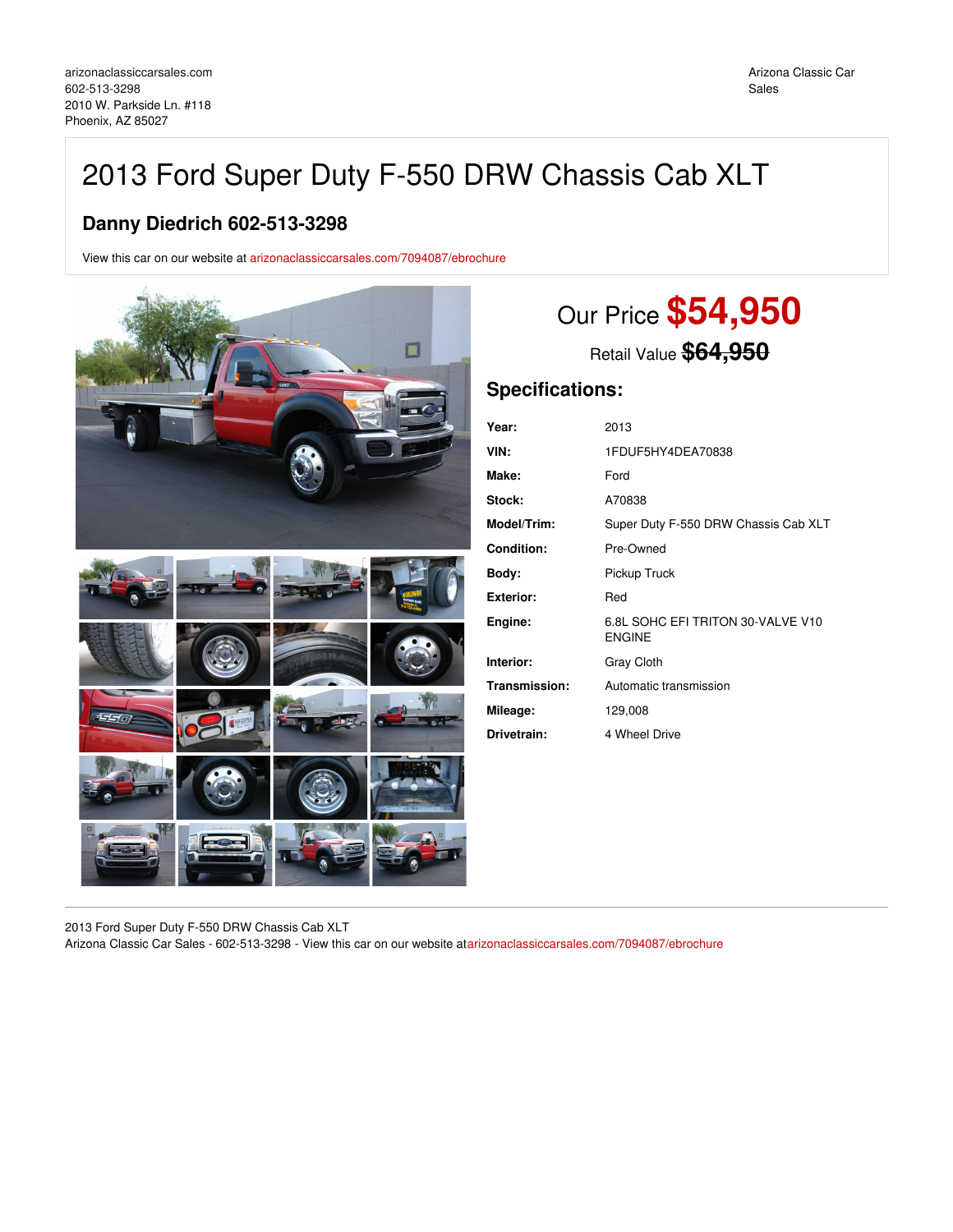

2013 Ford Super Duty F-550 DRW Chassis Cab XLT

Arizona Classic Car Sales - 602-513-3298 - View this car on our website at[arizonaclassiccarsales.com/7094087/ebrochure](https://arizonaclassiccarsales.com/vehicle/7094087/2013-ford-super-duty-f-550-drw-chassis-cab-xlt-phoenix-az-85027/7094087/ebrochure)

# **Installed Options**

### **Interior**

- 11.5" day/night rearview mirror- 4-way adjustable driver/front-passenger headrests
- Accessory delay- Auxiliary pwr point
- Black urethane steering wheel w/three button message control, cruise control
- Cloth 40/20/40 split bench seat -inc: 20% center under seat storage, center armrest, storage, cup holders
- Color-coordinated carpet full floor covering- Color-coordinated carpeted floor mats
- Color-coordinated cloth headliner
- Color-coordinated door trim panel -inc: soft armrest & grab handle, foundry window switch bezel, upper & lower map pockets, reflector
- Color-coordinated instrument panel -inc: glove box, (4) air registers w/positive shutoff, pwr point & upfitter switches
- Color-coordinated scuff plates
- Color-coordinated vinyl sun visors -inc: LH pocket, RH covered mirror Cruise control
- Dash-top tray- Door activated dome lamp w/delay, I/P switch operation
- Dual color-coordinated coat hooks- Dual front grab handles- Dual map lights
- Front passenger roof ride handles- Inside hood release
- Instrumentation -inc: multifunction switch message center w/ice blue lighting
- Manual air conditioning -inc: black vents w/chrome rings Manual driver lumbar support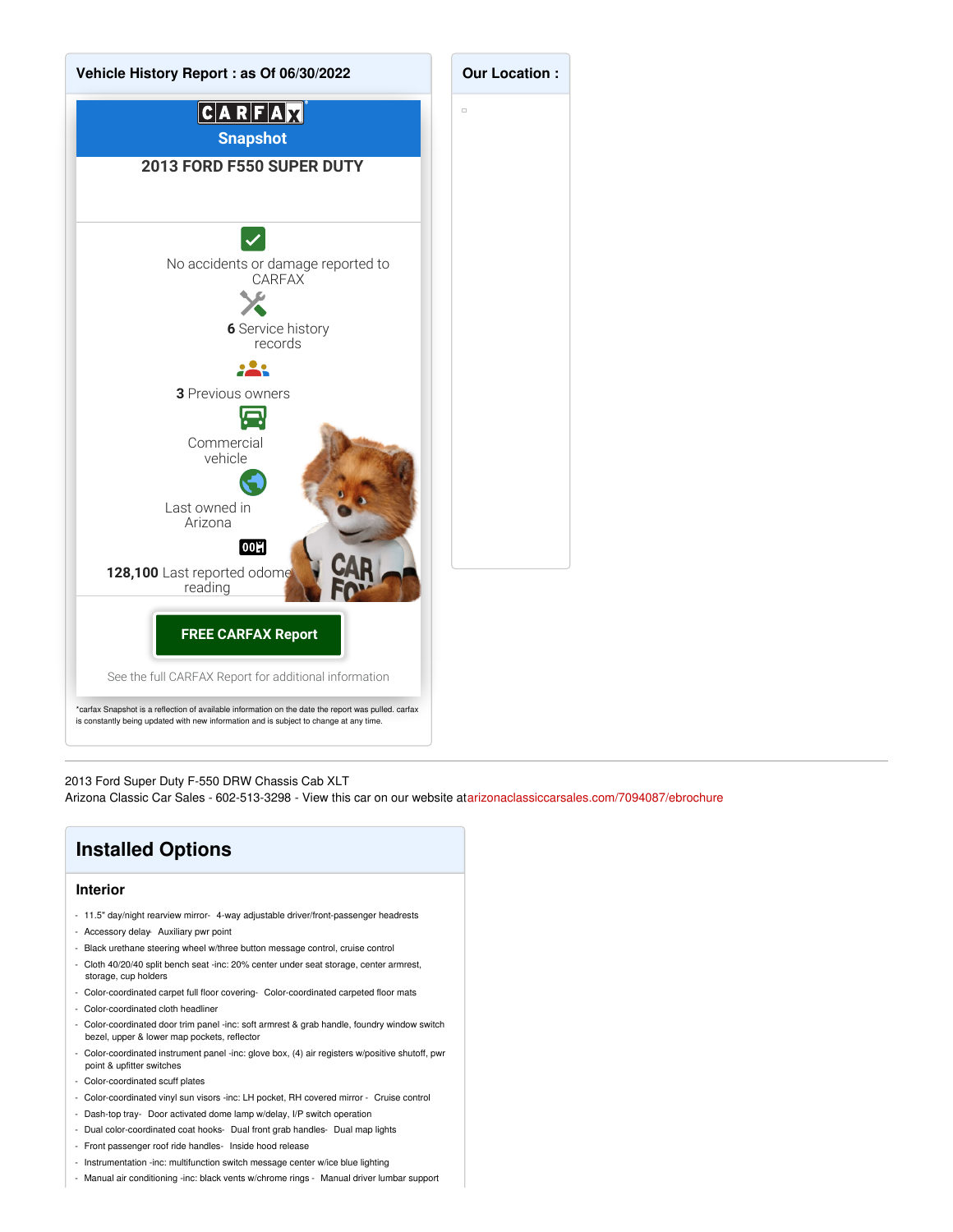- Oil minder system- Perimeter anti-theft alarm- Pwr door locks w/backlit switches
- Pwr windows -inc: driver & front passenger one-touch up/down, backlit switches
- Remote keyless entry w/(2) key fobs & perimeter anti-theft alarm
- SecuriLock passive anti-theft system (PATS)- Steering wheel audio controls
- Tilt & telescoping steering wheel/column

#### **Exterior**

- 19.5" argent painted steel wheels
- 225/70R19.5G BSW tires -inc: (2) front all-season & (4) rear all-season tires
- 3-blink lane change signal- Black door handles- Chrome 2-bar grille
- Chrome steel front bumper w/grained MIC top cover Dual beam jewel headlights
- Fixed rear window- Front fender vents- Front license plate bracket
- Manual telescoping trailer tow mirrors w/pwr heated glass, integrated clearance lights & turn signals & 2-way fold, heated convex spotter mirror
- Rear door/window privacy tinted glass- Roof clearance lights- Solar tinted glass
- Underhood service light- Variable intermittent windshield wipers

#### **Safety**

- 11.5" day/night rearview mirror- 4-way adjustable driver/front-passenger headrests
- Accessory delay- Auxiliary pwr point
- Black urethane steering wheel w/three button message control, cruise control
- Cloth 40/20/40 split bench seat -inc: 20% center under seat storage, center armrest, storage, cup holders
- Color-coordinated carpet full floor covering- Color-coordinated carpeted floor mats
- Color-coordinated cloth headliner
- Color-coordinated door trim panel -inc: soft armrest & grab handle, foundry window switch bezel, upper & lower map pockets, reflector
- Color-coordinated instrument panel -inc: glove box, (4) air registers w/positive shutoff, pwr point & upfitter switches
- Color-coordinated scuff plates
- Color-coordinated vinyl sun visors -inc: LH pocket, RH covered mirror Cruise control
- Dash-top tray- Door activated dome lamp w/delay, I/P switch operation
- Dual color-coordinated coat hooks- Dual front grab handles- Dual map lights
- Front passenger roof ride handles- Inside hood release
- Instrumentation -inc: multifunction switch message center w/ice blue lighting
- Manual air conditioning -inc: black vents w/chrome rings Manual driver lumbar support
- Oil minder system- Perimeter anti-theft alarm- Pwr door locks w/backlit switches
- Pwr windows -inc: driver & front passenger one-touch up/down, backlit switches
- Remote keyless entry w/(2) key fobs & perimeter anti-theft alarm
- SecuriLock passive anti-theft system (PATS)- Steering wheel audio controls
- Tilt & telescoping steering wheel/column

#### **Mechanical**

- (2) front tow hooks- (40) gallon aft-axle fuel tank- 175-amp HD alternator
- 201" wheelbase- 4.88 axle ratio (REQ: 99Y Engine)
- 6.8L SOHC EFI Triton 30-valve V10 engine
- 7-wire trailer tow harness w/relays, blunt cut & labeled 78 amp/hr 750 CCA battery
- Dual rear wheels- Four wheel drive- Front/rear stabilizer bars- HD gas shock absorbers
- Manual transfer case & hubs- Mono-beam front axle w/coil spring suspension
- Pwr 4-wheel disc brakes w/hydro boost- Pwr steering w/steering damper
- Rear auxiliary springs- Stationary elevated idle control (SEIC)
- TorqShift 5-speed automatic transmission w/OD -inc: tow/haul mode (REQ: 99Y Engine)
- Trailer brake controller \*Intended for use only w/trailers having electric brakes\*

## **Option Packages**

### **Factory Installed Packages**

-

6.8L SOHC EFI TRITON 30-VALVE V10 ENGINE